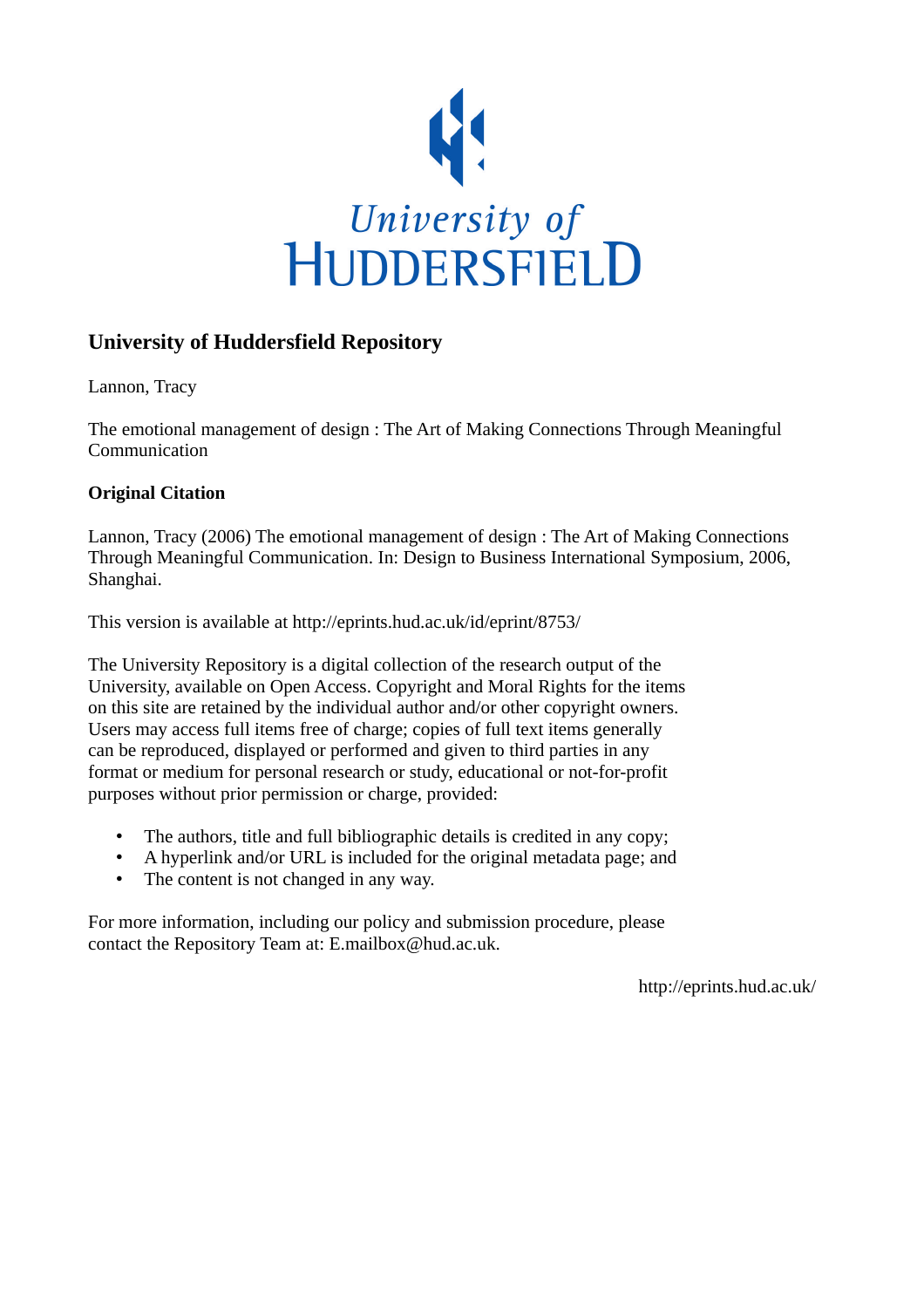# THE EMOTIONAL MANAGEMENT OF DESIGN:

The Art of Making Connections through 'Meaningful Communication'

#### Proposing a working model for collaboration and innovation within the design process

The aim is for interdisciplinary collaboration; taking a user-centred design approach, which encompass emotional and social considerations; leading to creative, reflexive practice and innovation.

The model proposes an interactive structure between a variety of academic institutions and design organisations, participating within a creative environment. All parties recognise their emotional investment and social responsibility as integral to effective communication and true reflexive practice.

This case study involves participatory and evaluative research in order to establish a cross-disciplinary language, effective social interaction and innovative outcomes.

The main objective is to identify and define possible directions for interdisciplinary work connecting user-centred design education and project management in business with regard to language and communication.

# **INTRODUCTION**

The Department of Creative Technologies in the School of Art & Design, especially the Multimedia Course here at the University of Huddersfield, prides itself in being exploratative and experimental. A less prescriptive, process driven model of practice, devoid of business constraints, in contrast to more commercial approaches taken by other design departments.

We recognise that in order to evolve and equip students with the necessary tools for contemporary design in the twenty first century, a more progressive and integrated pedagogy is essential; a collaborative forum providing an environment that nurtures discourse, a two-way conversation from a number of participants. The freedom to express and explore is paramount if the dialogue is to be maintained and expanded, leading to innovation.

This discourse leads to 'Meaningful Communication' placing emphasis on the 'User and Social Consequence' taking the design process to the next level.

I see the relation between design and the social sciences as one that will increase the ability of design to deliver efficiency. But I see the need to use that efficiency so that we can increase not only our production of consumer goods, but our time to reflect about our human condition, our time to interact with others we love, and our time to introduce more significance, enjoyment and consciousness in our daily actions."

**(Frascara 2002)** 

The institutional attitudes found in academia and the design industry need to be addressed and re-evaluated in order to assess the true effectiveness of creativity in design and design management practice and produce a **harmonised interdisciplinary approach** to design projects.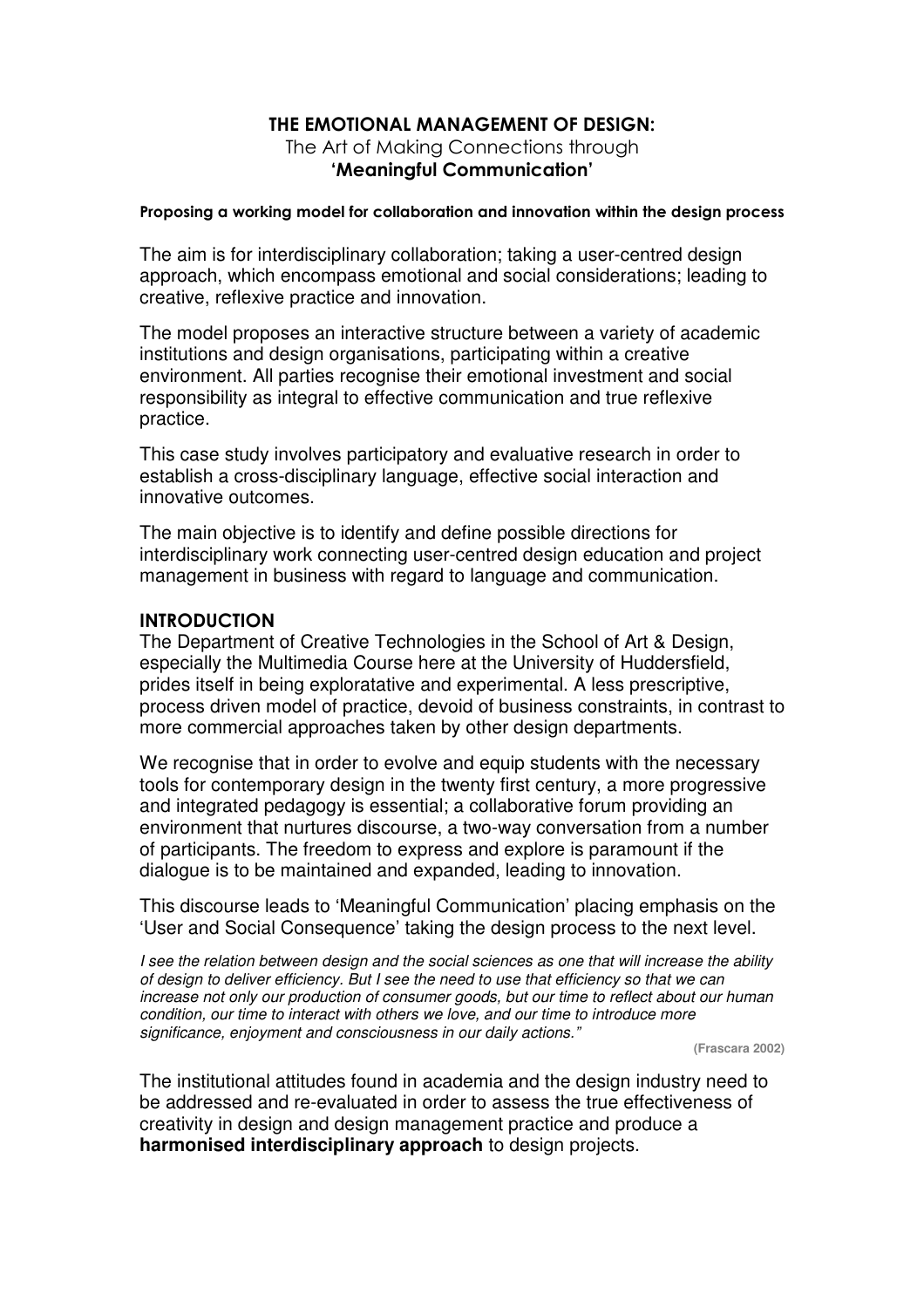Business is interested in profit, socialpsychologists are concerned with understanding; design produces the means to facilitate certain tasks - all are about the realisation of others. Design and technology contribute to communication, interaction and the enjoyment of life through the use of systems and objects. The entire process centres on **emotional engagement**  and **cultural choices.** 

The creation and promotion of ideas operate within contexts, which need critical consideration, such as social, cultural, technical and environmental concerns. Research should not be marketing led but include anthropology, sociology and psychology, teaching needs to consider knowledge in cognitive, developmental and perceptual psychology, as well as design-specific specialisms. There is also a need to collaborate with other areas of academia and industry in order to accomplish the merger of such a broad spectrum of knowledge in the pursuit of innovation **(Appendix 1).**

#### INNOVATION - 'The Art of Making Connections'

The knowledge landscape is growing increasingly complex and professional and process structures have to be revised and strengthened.

There is still a critical role for management but it shouldn't dominate, project leaders and intellectuals should hold equal clout. The biggest change necessary will be one of attitude and the adoption of a new philosophy. Riddlestrale and Nordstrom's **'Spaghetti Organisation'** appears to show no apparent order but every strand of spaghetti can be pulled out and traced from beginning to end. Every individual belongs to a pool of resources, tied to a project, speciality or profession. This represents a functional organisation with the emphasis on skill and expertise - developing personal skills – fitting jobs to people rather than selecting people for fixed positions.

To achieve this philosophy where "the whole is greater than the sum of its parts" we have to instigate an **'Organisational Democracy' -** Organisational Project Group Design is expensive but the one size fits all approach wont work for the changing business world of today – you need networking opportunities in order to develop abilities by joint ventures, alliances and partnerships.

So long as there is a shared understanding coordination happens naturally – everyone needs to know the shared meaning - this **shared language** is critical if we are to manage without hierarchies. The final barrier is a psychological one, we cling to what we know best, we must challenge our basic assumptions and break free from such constraints in order to achieve

 a mind that does not stick (Ridderstrale + Nordstrom. 2000)

Modern collaboration endeavours between education and industry have led to an abundance of creative activities, gaining the advantage with innovative solutions and outcomes.

We need to develop a **'Cross Disciplinary Language'** – where researchers, freelancers, client, designers, technical staff, project managers, focus groups, social scientists, can all **Engage in MEANINGFUL COMMUNICATION (Appendix 2).**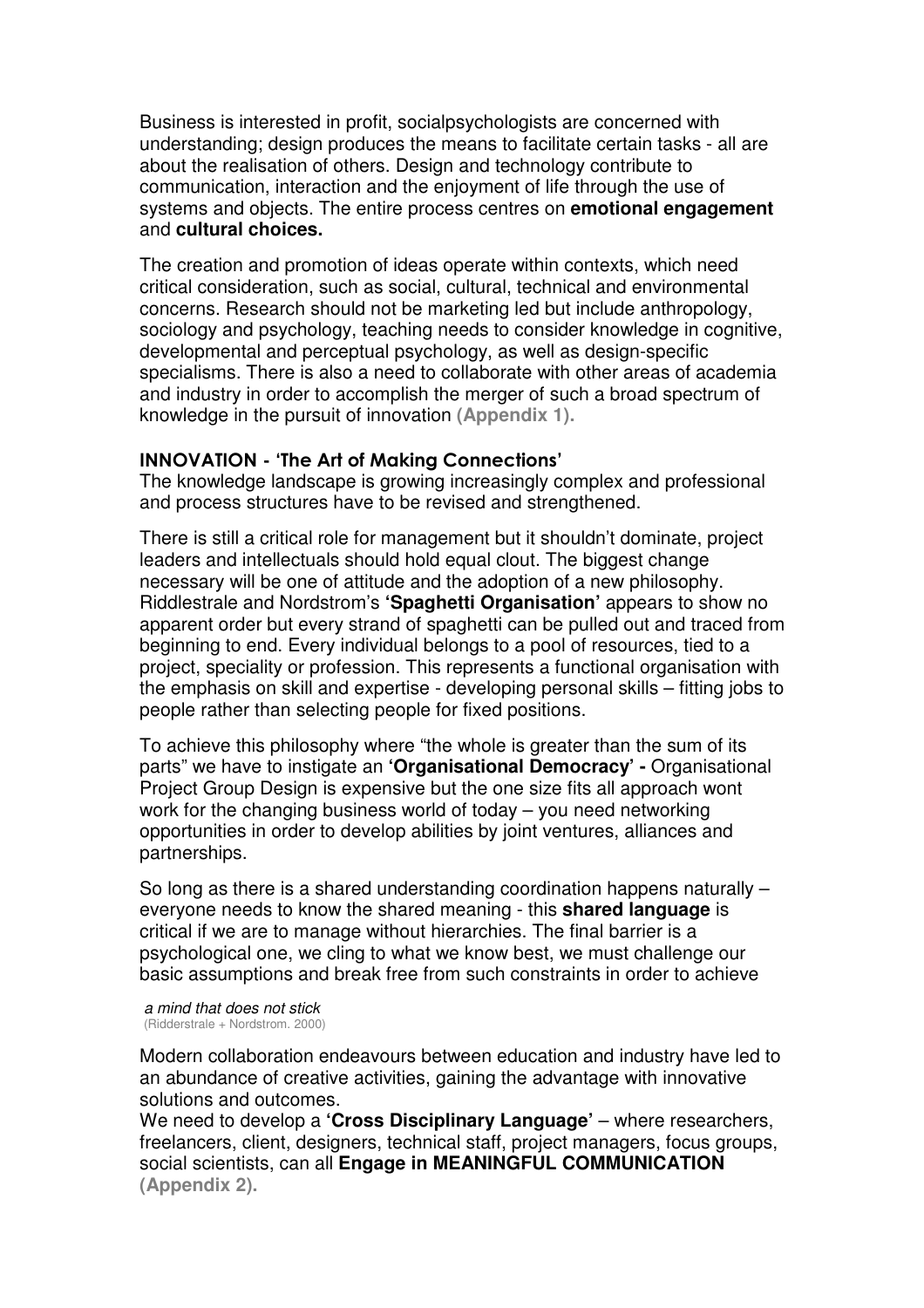Managing such a project need not be too difficult once all the players understand their role and the environment and process are accommodating. Modern management assumes lack of leadership results in chaos, but a leader doesn't necessarily bring order to chaos, without them repetition and stagnation may occur. A leader should instil chaos to order, they must challenge people to depart from past patterns and create new ones!

The Department of Creative Technologies in the School of Art & Design here at Huddersfield is expanding and will be introducing a cluster of new courses to begin in 2006. Indicative of this new approach is New Media Innovation – a partnership with **SWAMP**, a Leeds based Design Company who will contribute to the course development with input into all years. They will instigate evaluative focus group feedback in year 1. Brainstorming, idea generation and live project work will form the basis of in year 2. Resulting in placement opportunities for year 3, continuing with research collaboration in year 4.

SWAMP also participate, along with other contributors, to the Industry Lecture Series, Workshops and Review Panels – allowing design companies to influence the way the course develops practically, by advising us on current practice and technological developments, ensuring we remain contemporary, assisting in the nurturing of the next generation of interactive visual creatives. This proposed partnership will be the initial vehicle for the collaborative and working practice models to emerge, with equal engagement in research, design development and project management. The process will be monitored, assessed and evaluated for its effectiveness in enhancing creativity and the design process.

#### **Centre of Excellence in Digital Design**

The prime aim of CoEDD is to support Art & Design practitioners in their creative use of new tools and processes, their exploration of new and emerging media; the production of new forms of cultural content; the development of new products and the delivery of new services.

The aim is to promote a diverse knowledge transfer agenda on behalf of Creative Technologies. This involves the delivery of short training courses for companies, training 245 staff and supported 83 sme's to date, as well as running the DRU creative labs introducing new and emerging technologies to over 200 individuals. We have also supported 100 post graduate students on the Smart/ 3D/ Creative Imaging and Innovation MA Courses.

The CoEDD projects and MA Programmes in Smart Design and 3D Digital Design are internationally recognised and are linked to the work of the West Yorkshire Knowledge Exchange, the supportive network already provided by CoEDD into Digital, Electronic and Technology sectors providing essential underpinning support for Digital Content Creators. This enables CoEDD to represent research groups and produce innovative digital content research products.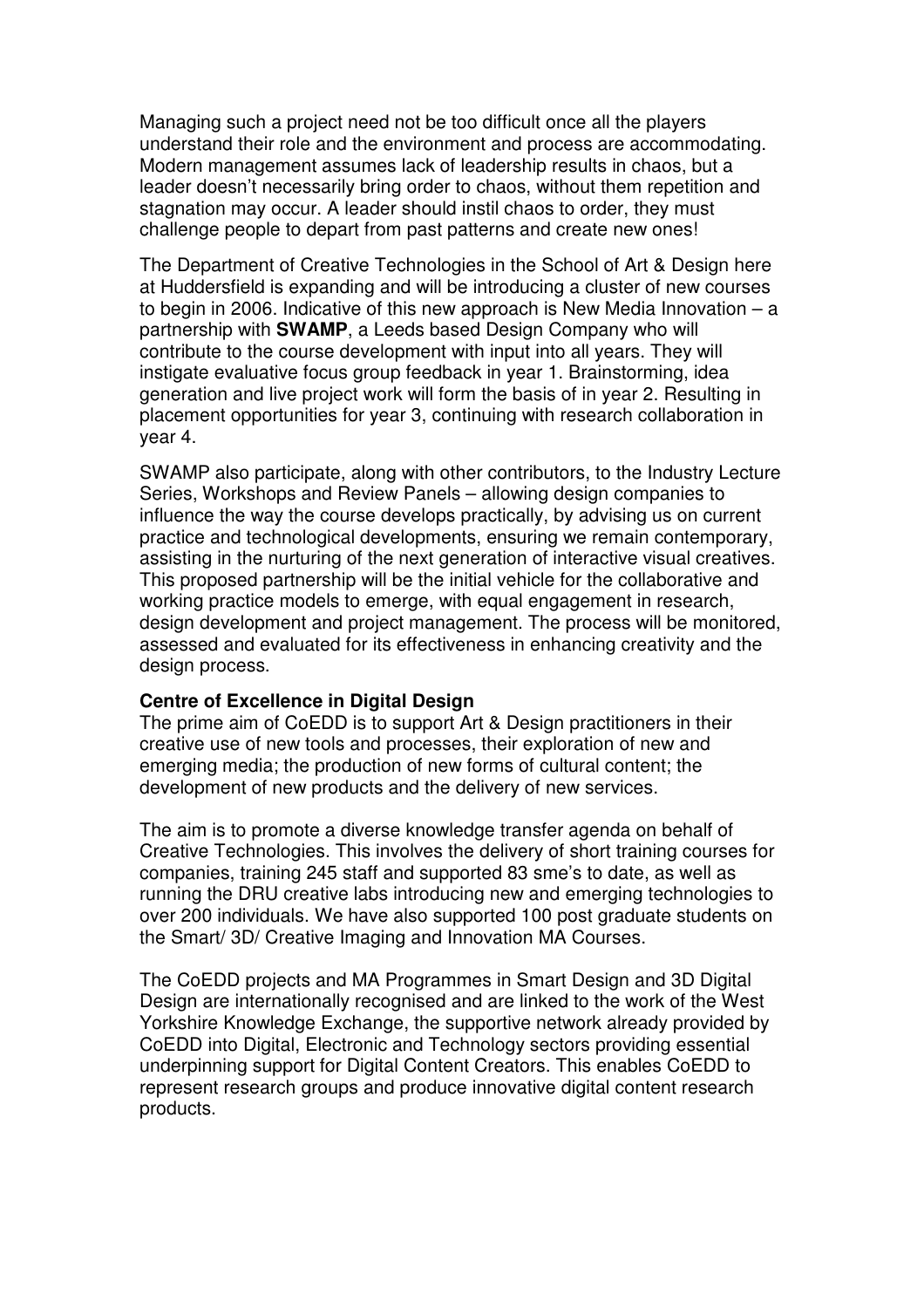# **The Digital Research Unit (DRU)**

The DRU represents curatorial and creative direction from academic and research leadership at the university. Visiting research fellows include distinguished practitioners from an international pool including the USA, Finland, Spain, Iceland, Portugal and elsewhere. The DRU has an interdisciplinary team focussed on digital content creation with practitioners and PhD students funded through NESTA Fellowships, Innovation Funding and the Arts Council.

All these programmes offer a further resource which feeds into the New Media Innovation course and its collaborative ventures, instigating major research opportunities for students, graduates, communities and business, as well as providing creative digital expertise from art practitioners and technologists. We are currently formulating plans to introduce more outreach projects by working with local community groups, introducing art practice to young people – a 'first step' preparation for entering academia.

Plans also include close collaboration with the Chartered Institute of Marketing as a vehicle for promoting research opportunities, placement, training and design consultancy advice to local business.

 **(Appendix 3+4).**

# BUILDING THE EMOTIONAL ENTERPRISE

Design captures and condenses into seductive graphic form the mood, concerns, inspirations, aspirations, fads, obsessions and stylistic tics of the day. It functions as a constantly updated report on how we live now.

**(Poyner 2001)** 

Poyner describes communication design over the years and how it has proposed many roles for the designer to take on – most notably the political graphic designers of the 70's and their impassioned, activist stance – a response to the cultural movement of the time. Ardent campaigners adopted an investigative journalist slant to their research (similar to Adbusters and Badvertising today) expressing themselves through a visual medium not just the written word.

Rick Poyner describes the role of designer as a **'Visual Journalist'** he suggests the most effective visual communications captures the mood of the time and adds "this inevitable by-product of designing will happen regardless".

Many designers already undertake a process of developing their expertise by researching, broadening knowledge and specialising in order to convey a story to others. But a shift of emphasis is required – total commitment to a particular subject matter, knowledge beyond the specific focus, integrating all elements related to the subject. The design shouldn't be too abstract or disconnected from the message it's trying to relay; 'responsible journalism' never losing sight of the real 'point of view'; Designers should ask themselves - What are we trying to say and to whom? What do we hope to change?

Competition, technology, quality, economy in this global world is all fairly equal, to be successful in the twenty first century we have to pursue creativity and innovation. We need to appeal to the emotions of all concerned, to enable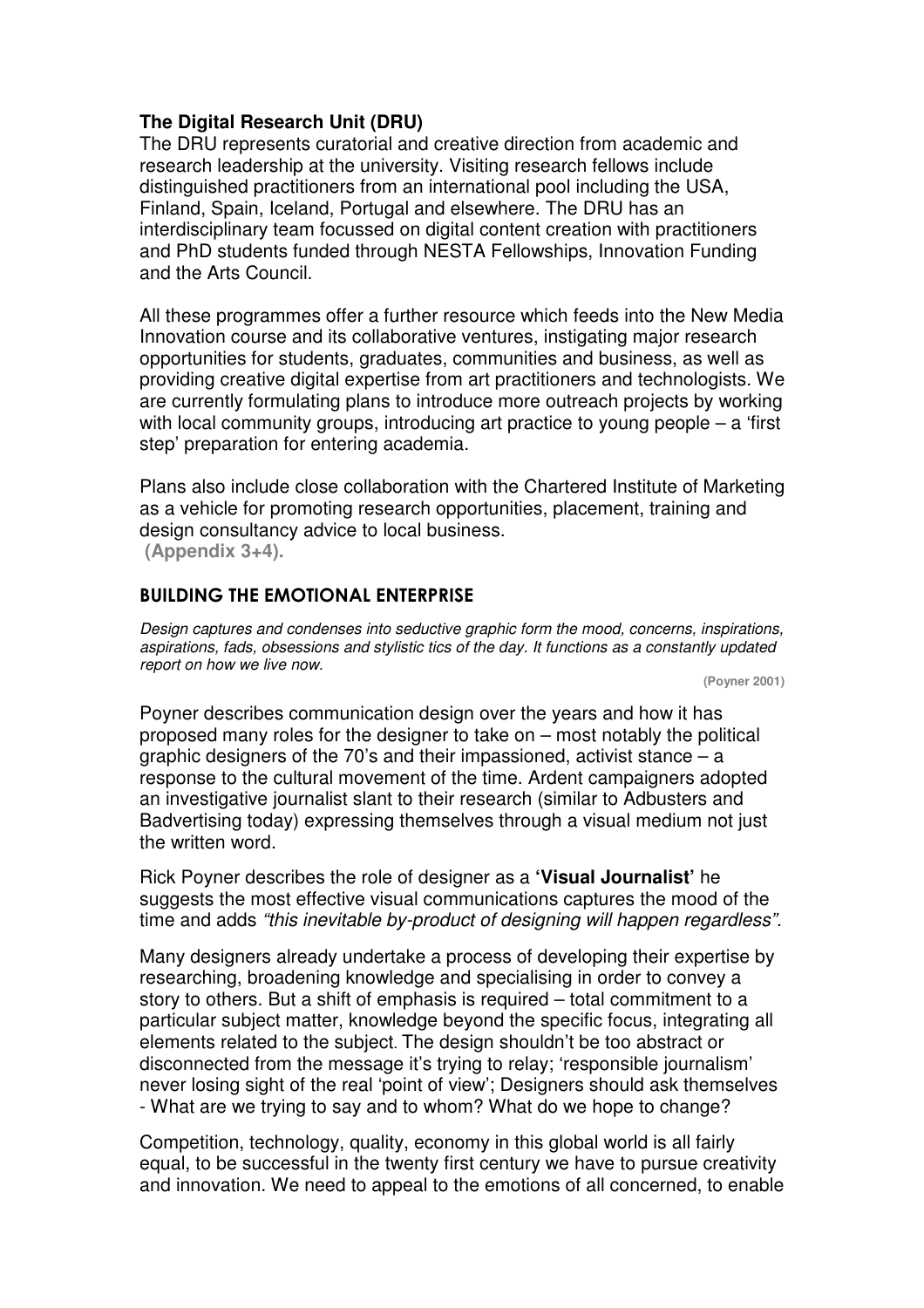true engagement and promote feelings of belonging. We have to disregard the normal and take risks if we are to achieve something different.

Ridderstrale and Nordstrom believe we have to develop 'Sensational Strategies' approaches that "Embrace our Emotions" three elements are crucial in achieving this, **Ethics, Aesthetics and Brands**. Aesthetics concerns all aspects of organization and how it deals with customers and colleagues from office architecture, packaging, sales people etc Branding, marketing and communication are all extensions of aesthetics.

In an emotional economy, it is better to piss off 90 per cent of the people while capturing the attention and interest of other 10 per cent, than to be merely OK to all of them…in the new world, OK, average and almost, wont do.

**(Ridderstrale + Nordstrom 2000)**

Designers have to consider the emotional aspirations of the client, the emotional involvement of their audience, and just as importantly their own emotional engagement.

#### CREATIVITY and the DESIGN PROCESS

In order to access true creative endeavour, there can be no substitute for the 'real thing' attaining understanding and realising meaning through real world experiences.

A major criticism levelled at creativity research and its applications, is that it lacks any scientific base or evaluation of effectiveness, focussing on idea generation rather than developing tangible solutions.

The creative outcome in design may be based on an enacted experience of use and not on the rationalization of imagery or represented forms.

**(Periera, Illinois)** 

Not wishing to redefine creativity, most cognitive psychological research has focussed on concepts rather than concrete representation used when designing. It is generally accepted that creativity is "the capacity to perform mental work that leads to an outcome both novel and applicable" (Periera) so traditionally research views the creative individual as a mental entity who can be assessed by the imagery and concepts manipulated by the mind.

This abstract approach develops experiments with no real representation, what they fail to consider is that in reality, solutions do not get generated within a vacuum, they occur within the constraints and influences of the moment. In a real design situation, the subject or designer builds meaning around the problem, justifying the outcome, influenced by many variables driven by the environment and others. It is the experience of making and using design that achieves a true effective solution. In reality solutions to problems are determined by specific constraints and user needs – originality and innovation are born from **real interaction, experience and understanding.** 

Therefore, meaningful communication between designer, client, managers, researchers and users, interacting in real situations, holds the greatest potential for creativity to flourish, be recognised and verified.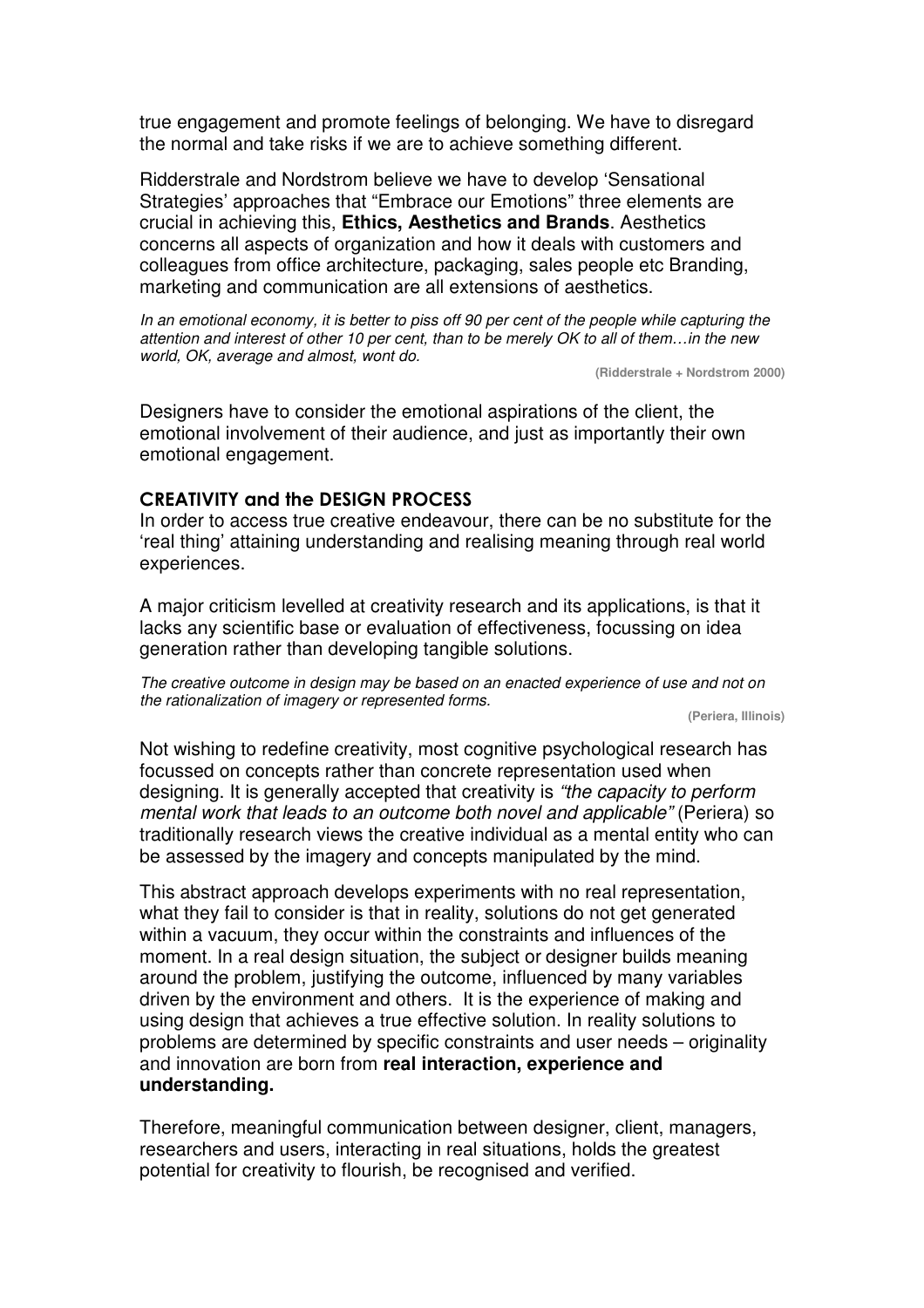# CREATIVITY the EMOTIONAL PRACTICE

Each designer should recognise themselves as an individual, and place their own experience into context; awareness of being a player with emotional influences. Introspection alone can be misleading, therefore, an individuals behaviour has to be consider and that of others around them, in order to gain an true reflection of oneself.

When a designer takes on a problem they put themselves in the situation of the user, design representations are then manufactured in order to capture the "wholeness" of the experience. The imagery reflected is a multidimensional result as well as an internal multisensory representation. Design is not just a message and memory aid but "experience, understanding and synthesis" (Periera) it is this inner built experience that remains central to the design process.

In an attempt to turn individuals into more creative professionals, creativity techniques concentrate on developing mental strategies that encourage diversity with the promise of a successful solution. Rarely do these approaches reflect and evaluate these methods. Again the focus is on mental process rather than other aspects of knowledge gathering, despite the fact that the required outcome is usually a concrete, tangible artefact not just a concept.

Damasio (1994) establishes the role of emotions in the process of decision making as our neurochemical link to the environment, so we know that the link exists and that we need it to live

**(Periera)**

If we fail to immerse ourselves in the creative act, fail to emotionally react as a designer we cant put ourselves in the "skin" of the user, we will not be able to empathise and make the right decision. We need a different research path to acquire this new perspective. In order to fully harness creativity we have to make the **Connection** that allows us to truly create.

**Reflection** in itself when adopted by a designer is usually a rational process taking little consideration of the role emotion plays. Our reflexive nature determines our emotions and regulates behaviour. Circumstances can shape our emotional nature and so we respond differently to emotion provoking situations.

Designers regularly deal with uncertainty, as reflection and emotion are closely linked, so must be considered as having an effect on the process of design. The role of meaning in design deals both with perceptual and conceptual knowledge. Conceptual is a metaphorical construction, whereas perceptual is a direct reproduction of experience in the mind. Hammer and Reymen (2001) believe for a designer to be truly reflexive they have to include emotions explicitly in the design process…

We consider reflection on a design process as an introspective contemplation on a designer's perception of the design situation and on the remembered design activities. Only by taking an holistic view can balance be achieved, reflection should consider the input from all stakeholders, incorporating rationality and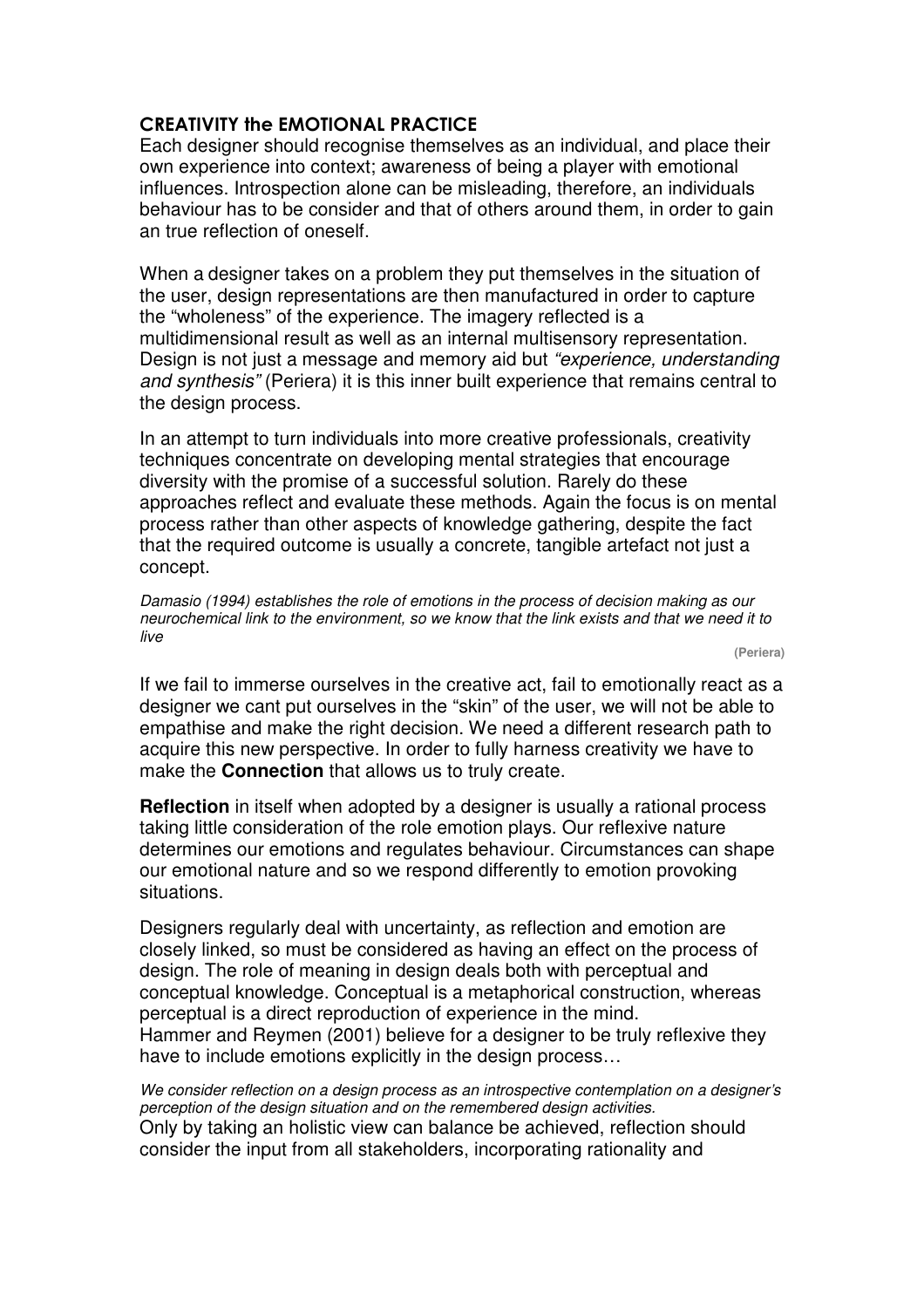emotions, the designer is not only an intellectual being but a human being and this depth of involvement should be acknowledged.

Stakeholders views should incorporate both rationality and emotions and should be based on the involvement of the whole personality of the respective person…This means not only technological views are incorporated, but also views related to the expected future use of the artefact and to its environmental, social, ethical and psychological impact.

**(Hammer and Reymen 2001)**

Giving importance to such emotions related to touch, usability, aesthetic and artistic values leads to a deeper understanding, this deeper meaning captures the essence of **Intuition.** Hammer and Reymen are concerned that personal bias will lead to mistakes, but if the process involves input from all collaborators, this will minimise the occurrence of error resulting in a truly holistic creative engagement and effective design solution.This in turn will allow designers to gain deeper insight into the human condition by participating in meaningful communication derived from emotional engagement.

"Intellectual growth…is to maintain that sense of inquisitiveness and the ability to be able to see connections; and in seeing those particular connections to be able to arrive at a synthesis of how things fit together, how things are integrated, how the world and the universe are as a whole. But also to realize that you are as a part of that whole don't necessarily understand it totally…there are exceptions, gaps in our understanding."

**(Daloz 1999 Mentor; Guiding the Journey of Adult Learners)** 

### **EMOTIONAL RESPONSIBILITY and the CREATIVE DESIGN PROCESS**

In conclusion; this fully integrated user centred approach and broad collaborative union is a means of engagement and practice, which considers the emotional investment and social conscience experienced by all participants, especially the designer themselves. The future of creativity in design can be embraced and challenged; this venture between the New Media Innovation course, Swamp Digital Consultants and CoEDD, supports Art and Design practice coupled with expertise in digital and emerging technology, propagating cross-collaboration, encouraging interdisciplinary creative diffusion and innovation. From this will emerge a new language by which we can communicate, define and contribute to society - designing for the real world.



REFLEXIVE CYCLE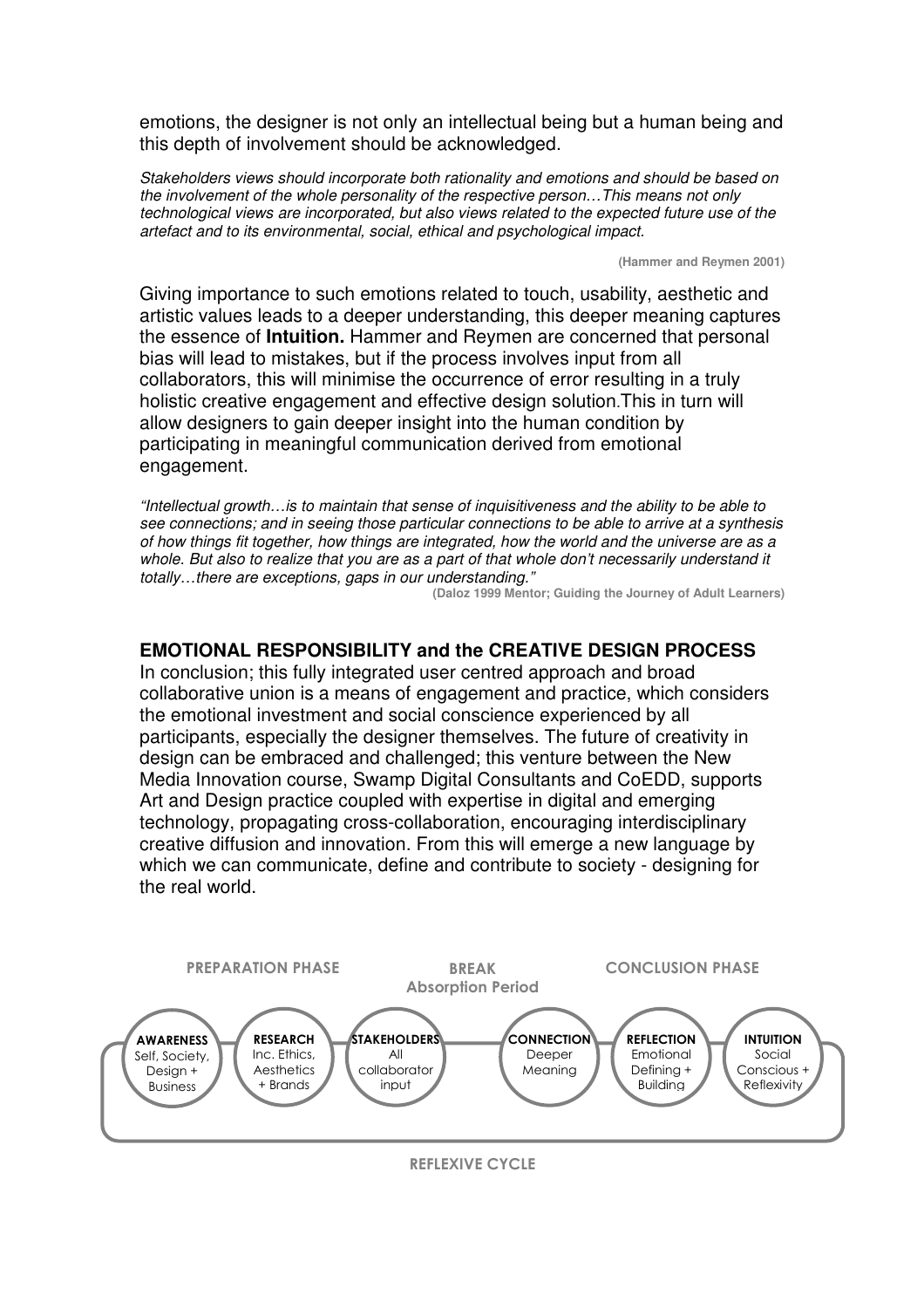#### BIBLIOGRAPHY

Baddeley, Alan D (1999) Essentials of human memory

Reymen, I.M.M.J reflection'

Ridderstrale, J. **Funky business.** (2000)

Hoonhout, H.C.M (1999) Taylor and Francis

Psychology Press

Broks. Paul (2003) **Into the silent land** Atlantic Books London

Cohen, Gillian (1996) Memory in the real world Psychology Press

Daloz, Laurent A (2000) Mentor guiding the journey of adult learners Jossey-Bass Inc

Frascara, Jorge (2002) Design and the social sciences: making connections Taylor and Francis

Frascara, Jorge (1997) User-centred graphic design: mass communication and social change Taylor and Francis

Hammer, D.K The role of emotion in design (2002) International conference on design and emotion. UK 2002

Periera, Luis Quental **The Contract of Contract Contract Contract Contract Periera**, Luis Quental process' Illinois Institute of Technology

Rick Poyner. (2001) Obey the giant: life in the image world August/Birkhauser

Nordstrom, K BookHouse Publishing AB

Ridley, Matt (2003) Nature via nurture Fourth Estate London

Wilson, Timothy D (2002) Strangers to ourselves: discovering the adaptive unconscious Belknap Harvard University Press

Zwaga, H.J.G CHA Visual information for everyday use: Boersema, T design and research perspectives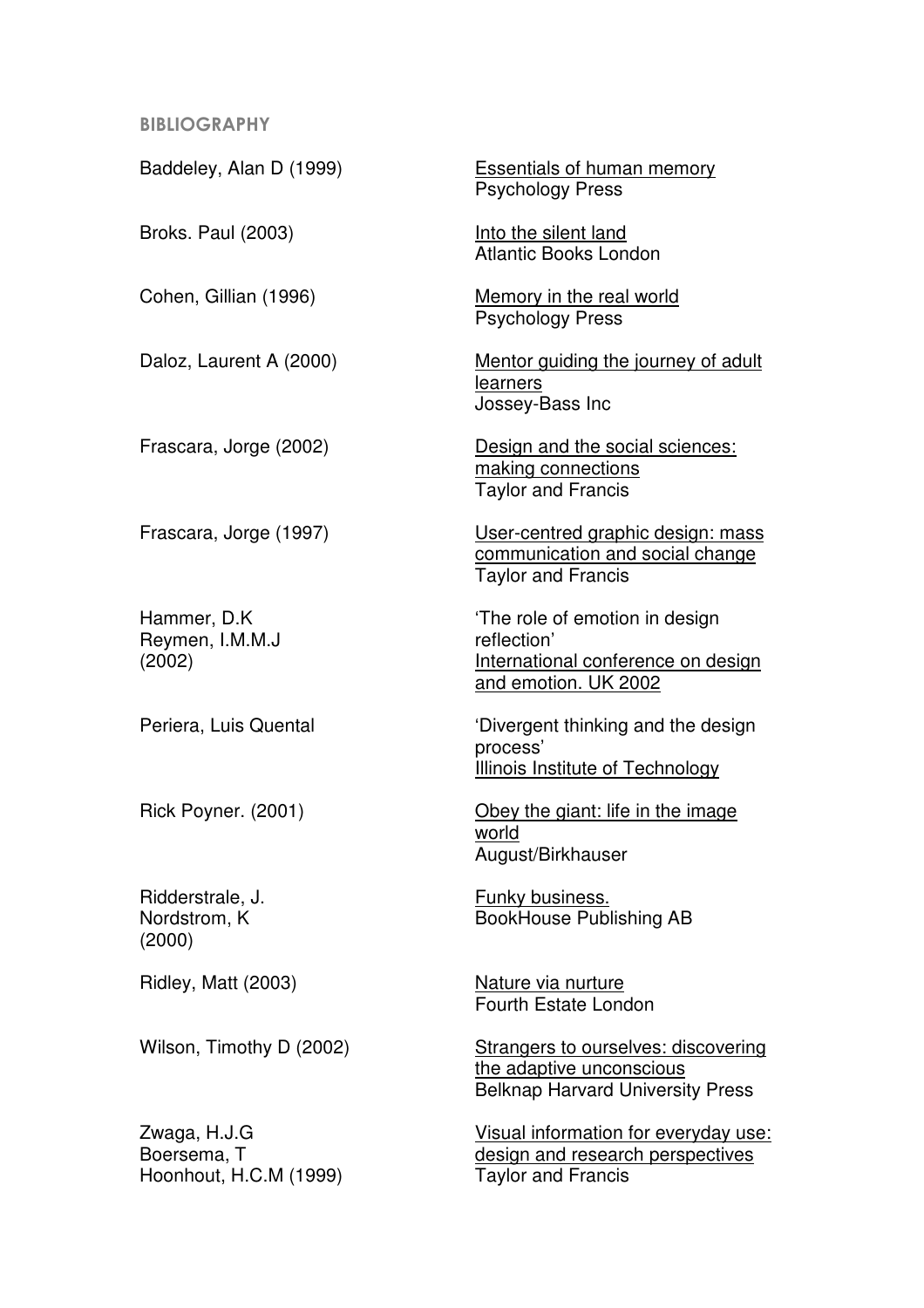# **ETHNOGRAPHY**



# **Communicable Language, Assessment + Reflexive Practice**

…Input from all major collaborators, engaging in shared practice. Resulting in effective communication, creative solutions and a collective understanding.

Culminating in the formation of a new language to promote innovation and meaningful design engagement.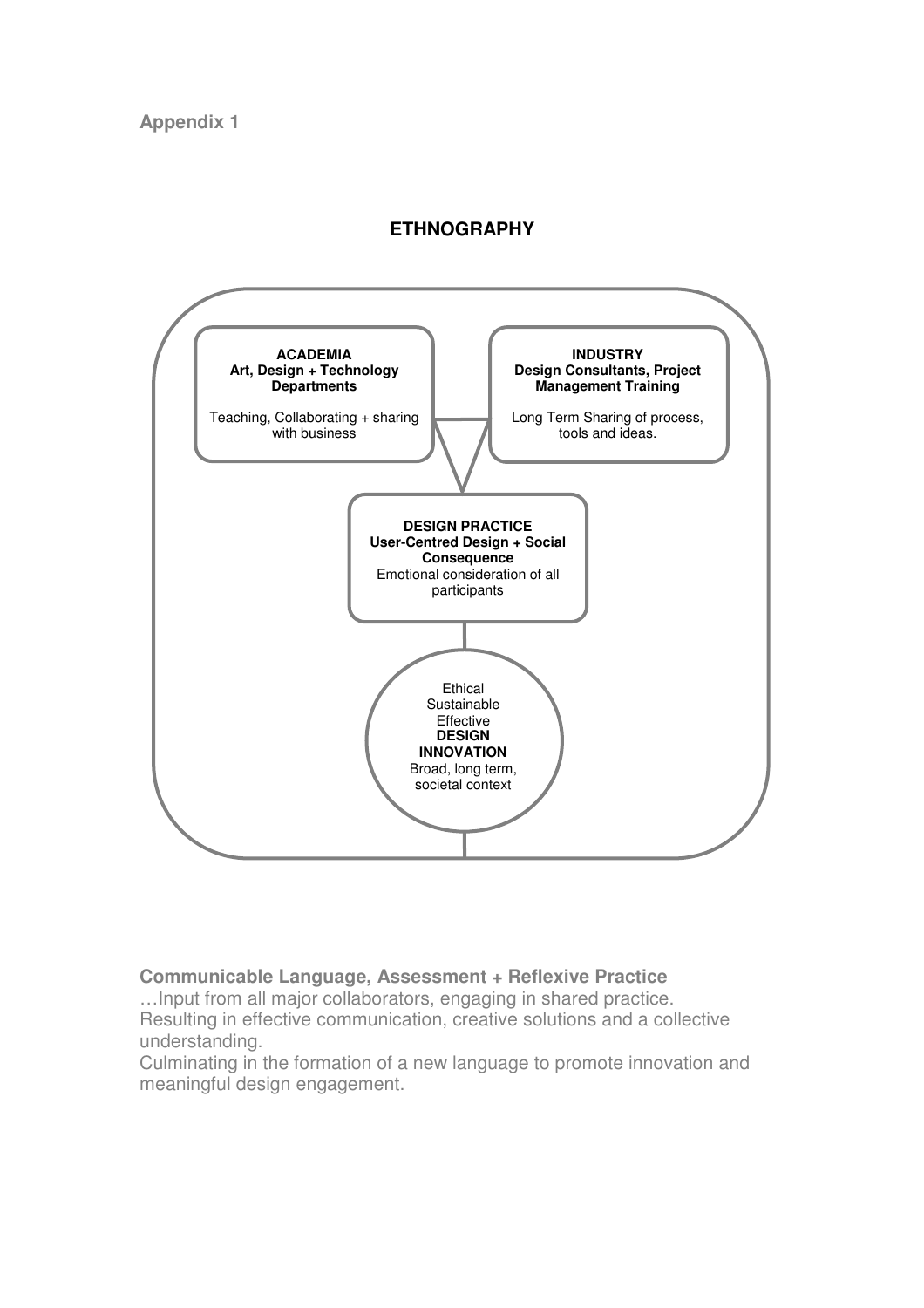

# CONNECTION ONE – Design Management Process

**Continual dialogue, modification + development** 

# **SWAMP Working Model**

All design company participants liaise with academic representatives – researchers, media departments, design departments, social sciences, business and management – or whatever appropriate to any given project.

Interaction and feedback taking place at regular intervals throughout with all major contributors.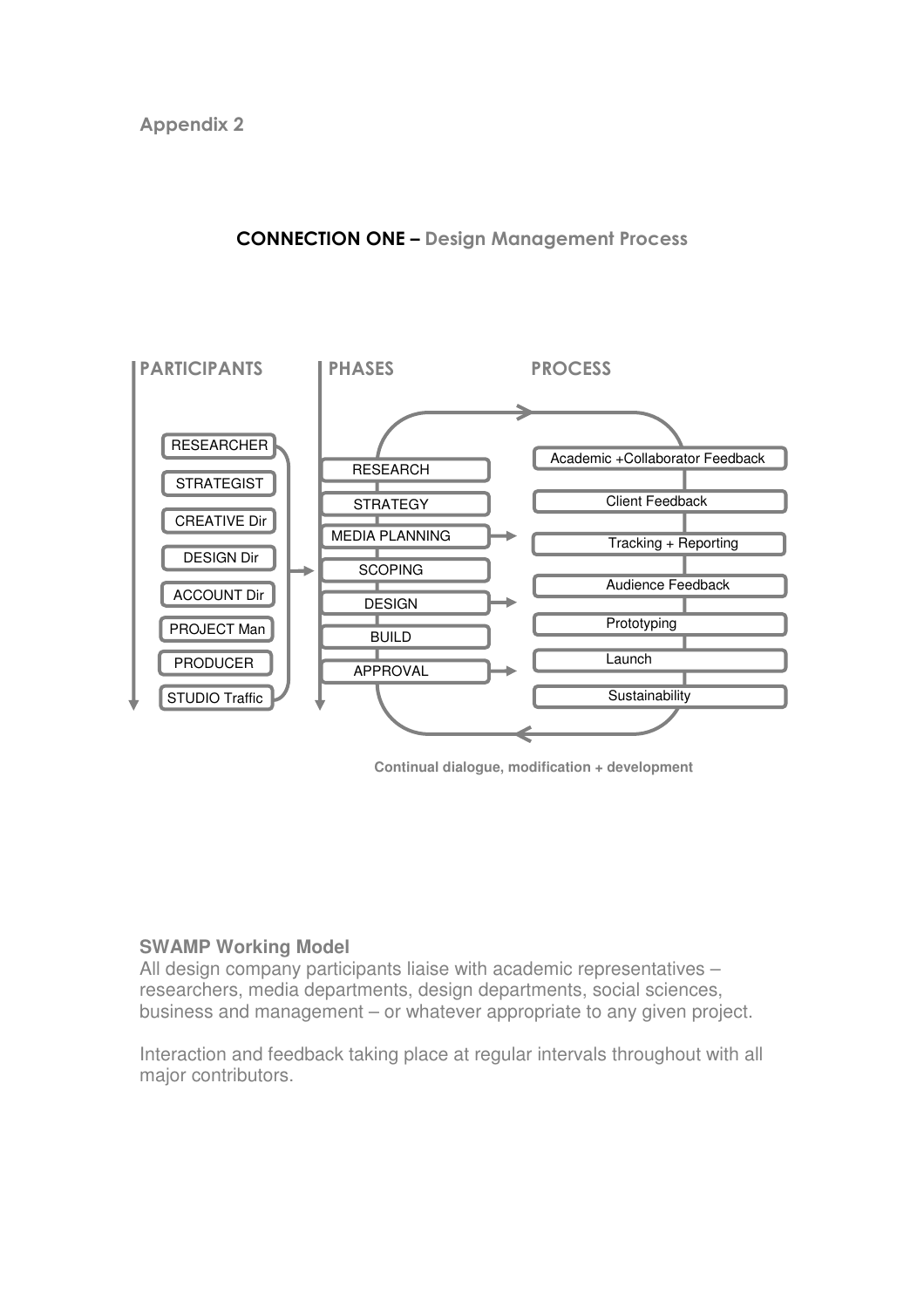# CONNECTION TWO - COLLABORATION

### ACADEMIC Knowledge + Support

# INDUSTRY Expertise + Support



# **CoEDD**  Industry and Academic expertise and can be available wherever appropriate